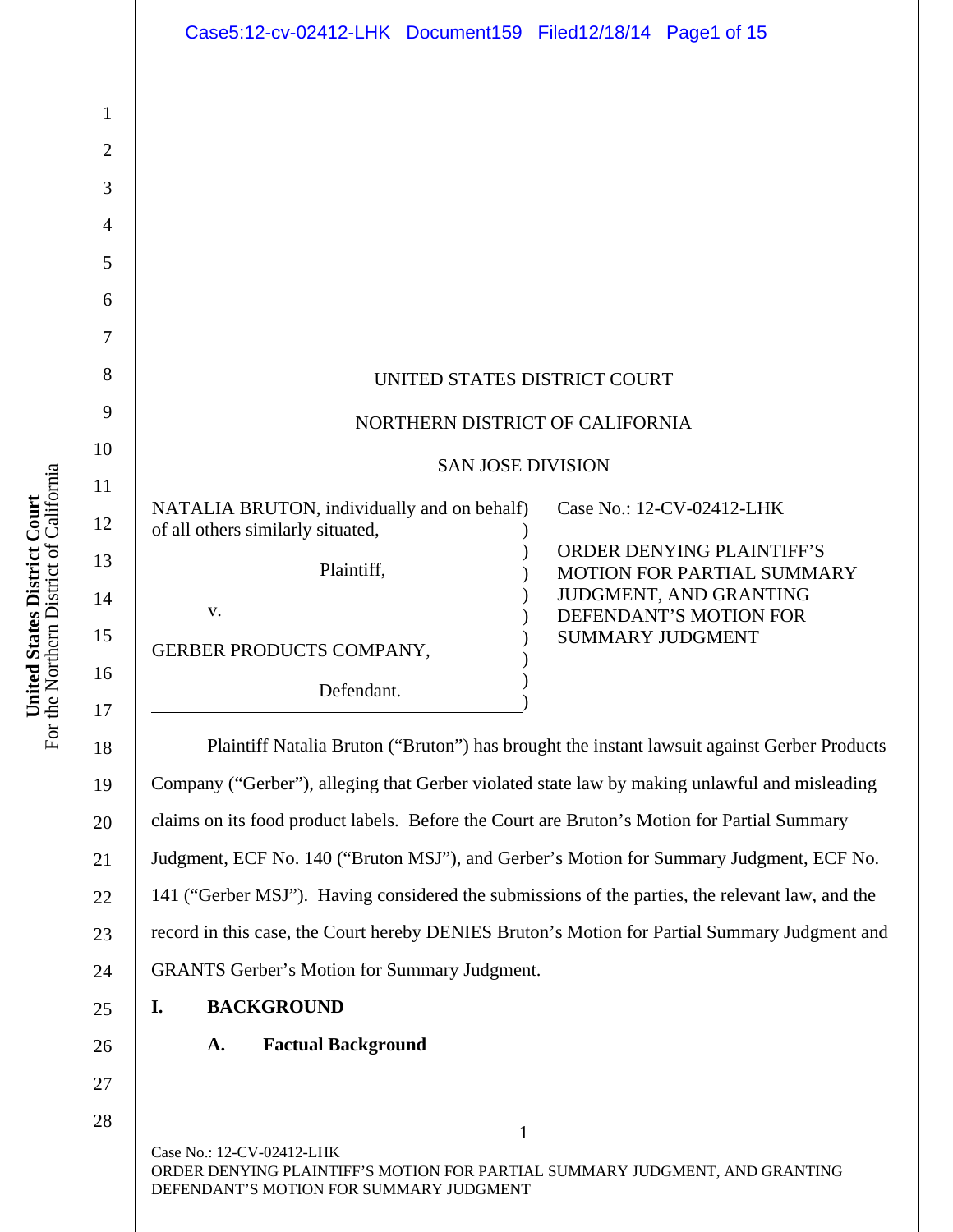## Case5:12-cv-02412-LHK Document159 Filed12/18/14 Page2 of 15

1

2

3

4

5

6

7

8

9

10

11

12

13

14

15

16

17

18

19

20

21

22

23

24

25

26

Gerber, a private corporation with principal place of business in Fremont, Michigan, claims to be "the world's most trusted name in baby food," and reportedly controls between seventy and eighty percent of the baby food market in the United States. Second Amended Complaint ("SAC"), ECF No. 62 ¶¶ 21, 27. Gerber packages and sells retail food products, such as puree baby food, snacks, yogurts, side dishes, and beverages, specifically intended for infants and children under two years of age. *Id.* ¶ 28. Gerber organizes its products by "stages," including: "Birth+," "Supported Sitter," "Sitter," "Crawler," "Toddler," and "Preschooler." *Id.* All of the Gerber product categories other than "Preschooler" describe children under two years of age. *Id*.

Bruton is a California resident who is "concerned about the nutritional content of the food she purchase[s] for her child's consumption." SAC ¶¶ 20, 81. At various times within the past several years, Bruton allegedly purchased many of Gerber's food products that are intended for children under the age of two. *Id.* ¶¶ 20, 82. Specifically, Bruton purchased the following products ("Purchased Products"):

(1) Gerber Nature Select 2nd Foods Fruit—Banana Plum Grape;

(2) Gerber Nature Select 2nd Foods Fruit—Apples and Cherries;

(3) Gerber Nature Select 2nd Foods Vegetables—Carrots;

(4) Gerber Nature Select 2nd Foods Spoonable Smoothies—Mango;

(5) Gerber Nature Select 2nd Foods Vegetables—Sweet Potatoes & Corn;

(6) Gerber Organic SmartNourish 2nd Foods—Banana Raspberry Oatmeal;

(7) Gerber Organic SmartNourish 2nd Foods—Butternut Squash & Harvest Apple with Mixed Grains; and

(8) Gerber Organic SmartNourish 2nd Foods—Farmer's Market Vegetable Blend with Mixed Grains.

*See* Stipulated Chart of Products at Issue in This Case ("Chart"), Ex. A. to ECF No. 117 at 1-3. In addition to bringing claims regarding the Purchased Products, Bruton also asserts claims related to dozens of additional products that Bruton alleges make similar label misrepresentations and violate

27 28

> Case No.: 12-CV-02412-LHK ORDER DENYING PLAINTIFF'S MOTION FOR PARTIAL SUMMARY JUDGMENT, AND GRANTING DEFENDANT'S MOTION FOR SUMMARY JUDGMENT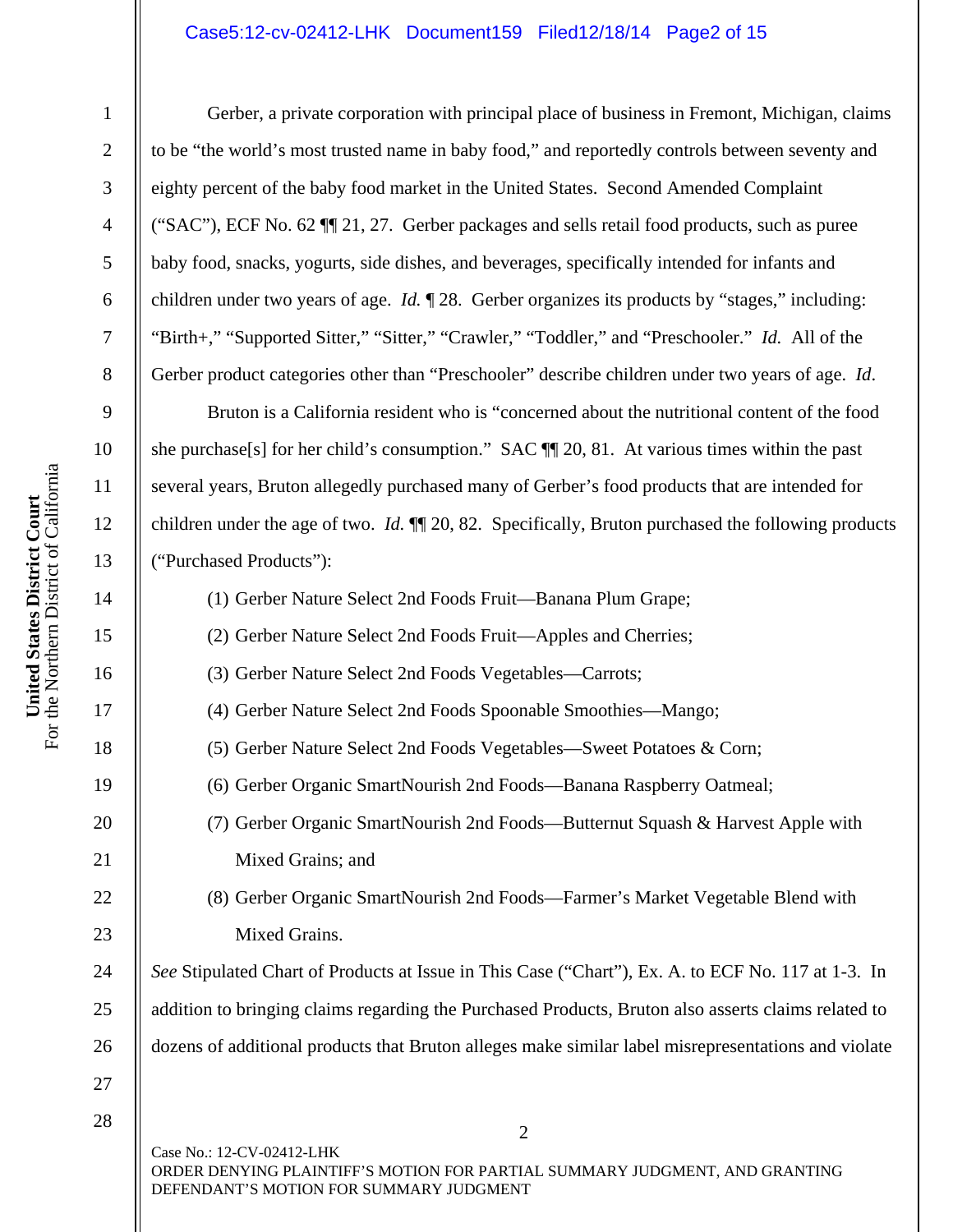the same federal and California labeling laws. SAC ¶ 3. Bruton refers to these additional products as the "Substantially Similar Products." *Id*.; *see also* Chart at 1-4.

Before purchasing Gerber's products for her child, Bruton allegedly read and relied on Gerber's labels, which she contends are "misbranded." SAC  $\P$ , 17, 83. At the point of sale, Bruton contends that she "did not know, and had no reason to know, that Gerber's products were misbranded" and "would not have bought the products had she known the truth about them." *Id.* ¶ 86. Bruton alleges that Gerber made, and continues to make, two types of unlawful and deceptive claims on its product labels: "nutrient content claims," *id.* ¶¶ 59-68, and "sugar-related claims," *id.* ¶¶ 69-80.

### **1. Nutrient Content Claims**

First, Bruton challenges Gerber's use of "nutrient content claims," which are claims about specific nutrients contained in a product that, pursuant to section 403 of the Food, Drug, and Cosmetic Act ("FDCA"), must be made in accordance with federal regulations. SAC ¶¶ 51-53; *see*  21 U.S.C. § 343(r)(1)(A) (defining "nutrition levels and health-related claims" as pertaining to "a food intended for human consumption which is offered for sale and for which a claim is made in the label or labeling of the food which expressly or by implication . . . characterizes the level of any nutrient"). California expressly adopted the requirements of section 403 of the FDCA in section 110670 of the Sherman Food, Drug, and Cosmetic Law (the "Sherman Law"). *See* Cal. Health & Safety Code § 110670 ("Any food is misbranded if its labeling does not conform with the requirements for nutrient content or health claims as set forth in" 21 U.S.C.  $\S$  343(r)).

Bruton alleges that Gerber makes nutrient content claims on virtually all Gerber food products, despite the fact that the Food and Drug Administration ("FDA") authorizes nutrient content claims on foods for adults that are not permitted on foods for children under age two. *See*  SAC ¶ 60 ("Nutrient content claims on products intended to be consumed by children under two are barred because the nutritional needs of children are very different from those of adults, and thus such nutritional claims on infant and toddler food can be highly misleading."); *see* 21 C.F.R. § 101.13(b)(3) ("Except for claims regarding [certain] vitamins and minerals . . . , no nutrient

1

2

3

4

5

6

7

8

9

10

11

12

13

14

15

16

17

18

19

20

21

22

23

24

25

26

27

28

Case No.: 12-CV-02412-LHK ORDER DENYING PLAINTIFF'S MOTION FOR PARTIAL SUMMARY JUDGMENT, AND GRANTING DEFENDANT'S MOTION FOR SUMMARY JUDGMENT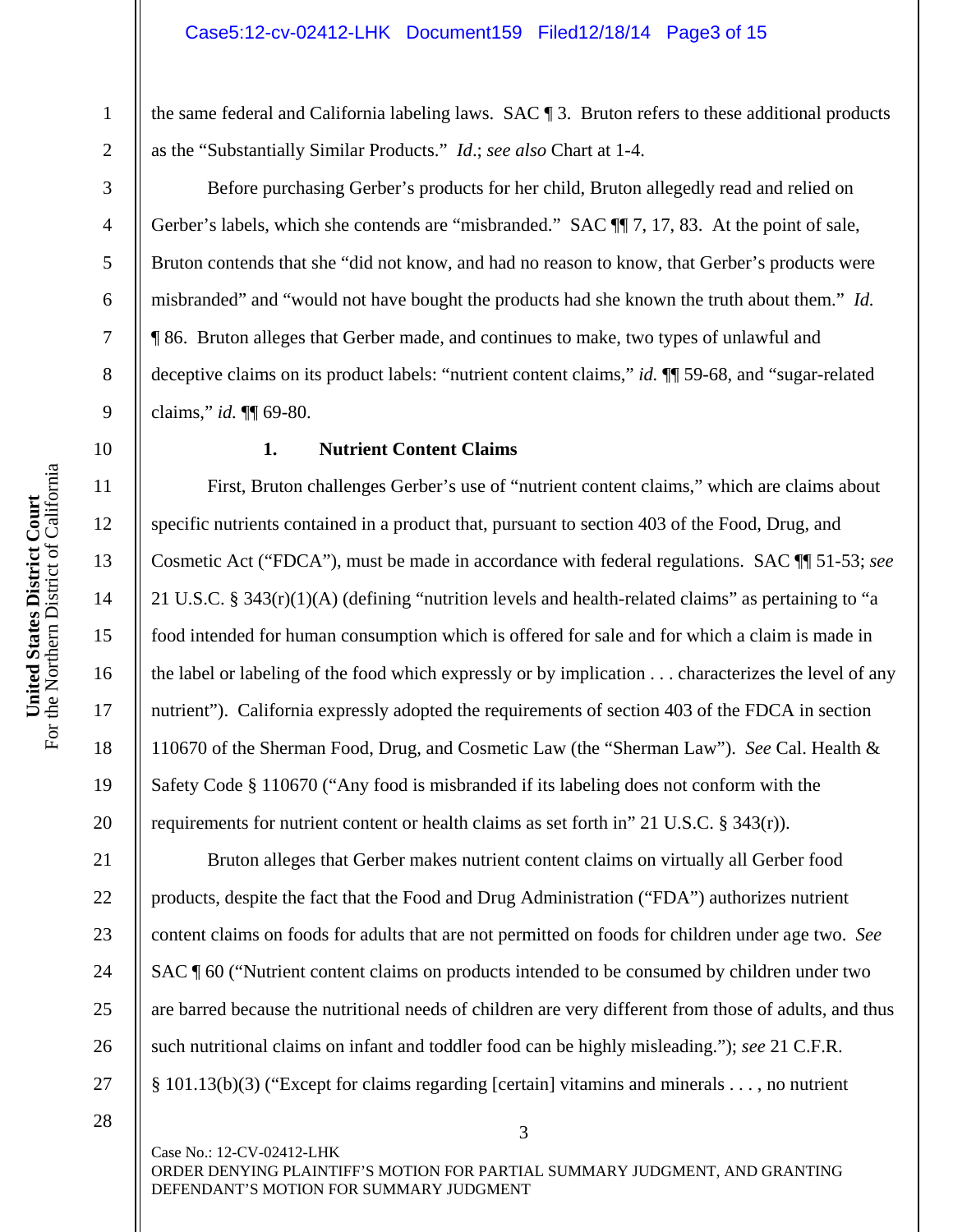### Case5:12-cv-02412-LHK Document159 Filed12/18/14 Page4 of 15

content claims may be made on food intended specifically for use by infants and children less than

2 years of age unless the claim is specifically provided for" by particular regulations).

Bruton specifically asserts that Gerber makes misbranded nutrient content claims that fall into three categories: (a) "Excellent Source" and "Good Source" claims; (b) "Healthy" claims; and (c) "No Added Sugar" claims.

- *"Excellent Source" and "Good Source" claims*: Bruton contends that Gerber food products intended for children under two that claim to be an "Excellent Source" or a "Good Source" of various vitamins and minerals are "misbranded within the meaning of the FDCA  $\S$  403(r)(1)(A) and 21 U.S.C.  $\S$  343(r)(1)(A) because their labeling includes unauthorized nutrient content claims." SAC  $\P$  59(a).
- *"Healthy" claims*: Bruton also asserts that Gerber food products intended for children under two that make statements such as "As Healthy As Fresh," "Nutrition for Healthy Growth & Natural Immune Support," and "Supports Healthy Growth & Development" are misbranded because they bear the nutrient content claim "healthy," despite the fact that federal regulations do not allow such claims for products specifically intended for children under two years of age. *Id.* ¶ 59(b).
- *"No Added Sugar" claims*: Bruton further alleges that Gerber food products that claim to have "No Added Sugar" or "No Added Refined Sugar" are misbranded because "[s]uch nutrient content claims may not be made on food products intended for children under two." *Id.* ¶ 59(c).

# **2. Sugar-Related Claims**

4 Case No.: 12-CV-02412-LHK Bruton additionally alleges that many of Gerber's products that are labeled with a "No Added Sugar" or "No Added Refined Sugar" nutrient content claim contain sufficiently high levels of calories that federal law requires that the claims be accompanied by a disclosure statement warning of the higher caloric level of the products. SAC ¶ 69 (citing 21 C.F.R. § 101.60(c)(2)). Because Gerber does not place a disclosure statement on food products containing sufficient calories to trigger the FDA's disclosure requirement, Bruton asserts that Gerber's product labels violate California law. *Id.* ¶¶ 69-74. Bruton states: "Because consumers may reasonably be expected to regard terms that represent that the food contains 'no added sugar' or sweeteners as indicating a product which is low in calories or significantly reduced in calories, consumers are misled when foods that are not low-calorie as a matter of law are falsely represented." *Id.* ¶ 76.

ORDER DENYING PLAINTIFF'S MOTION FOR PARTIAL SUMMARY JUDGMENT, AND GRANTING DEFENDANT'S MOTION FOR SUMMARY JUDGMENT

1

2

3

4

5

6

7

8

9

10

11

12

13

14

15

16

17

18

19

20

21

22

23

24

25

26

27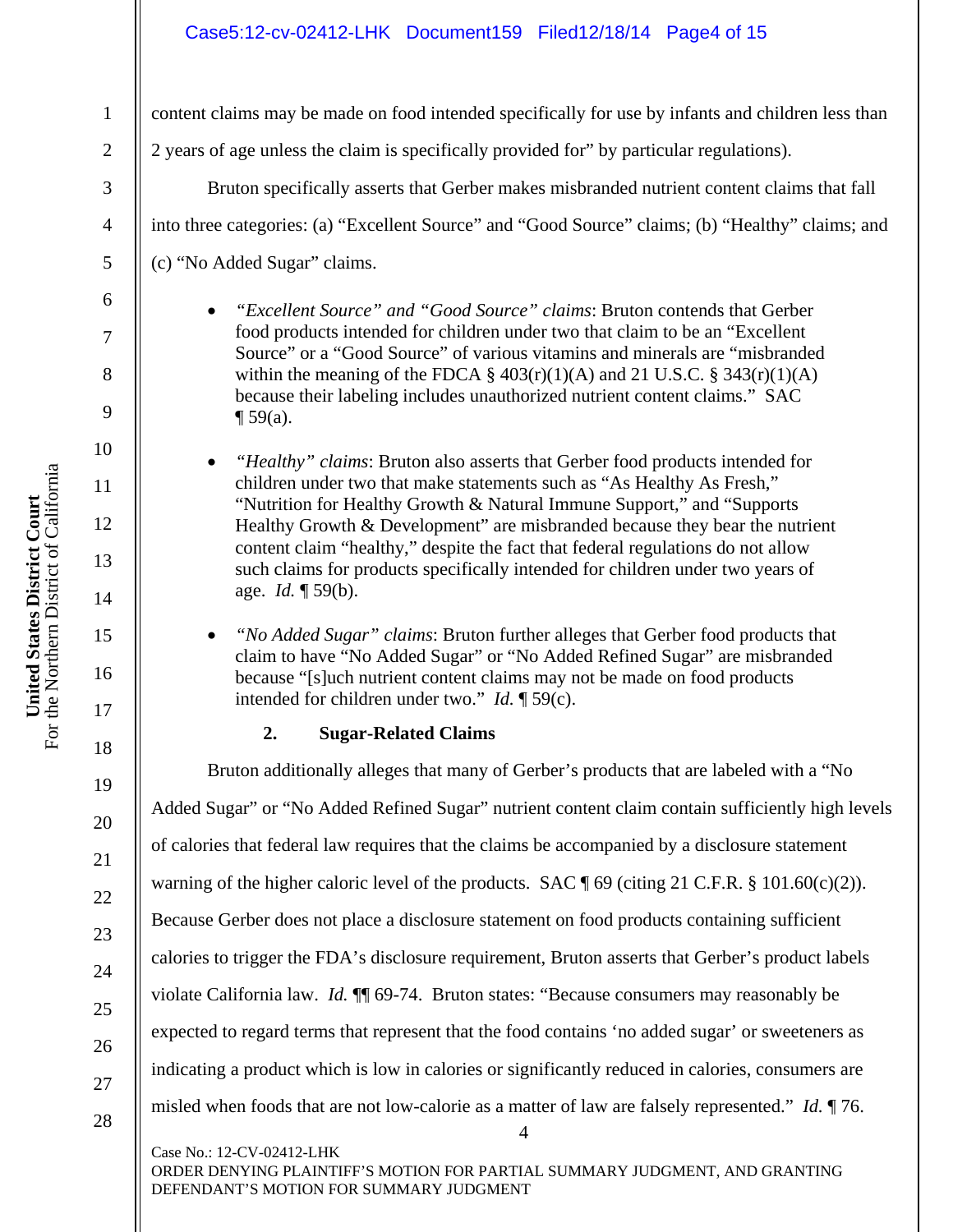#### Case5:12-cv-02412-LHK Document159 Filed12/18/14 Page5 of 15

### **B. Procedural History**

Bruton filed her initial Complaint against Gerber, Nestlé Holdings, Inc., and Nestlé USA, Inc. on May 11, 2012. ECF No. 1. On July 2, 2012, Bruton filed a Notice of Voluntary Dismissal of Defendant Nestlé Holdings, Inc. ECF No. 9. Gerber and Nestlé USA, Inc. then filed a Motion to Dismiss on August 31, 2012. ECF No. 18. Rather than responding to the Motion to Dismiss, Bruton filed a First Amended Complaint ("FAC") on September 21, 2012. ECF No. 26.

Gerber and Nestlé USA, Inc. subsequently withdrew their Motion to Dismiss the initial Complaint as moot, ECF No. 27, and filed a Motion to Dismiss the FAC, ECF No. 28. On September 6, 2013, the Court granted in part and denied in part Gerber and Nestlé USA, Inc.'s Motion to Dismiss. ECF No. 57. Bruton filed the SAC on October 7, 2013, this time naming Gerber as the sole defendant.<sup>1</sup> See SAC. In the SAC, Bruton alleges the following causes of action: (1) violation of California's Unfair Competition Law ("UCL"), Cal. Bus. & Prof. Code § 17200 *et seq.*, for unlawful, unfair, and fraudulent business acts and practices, SAC ¶¶ 114-40; (2) violation of California's False Advertising Law ("FAL"), Cal. Bus. & Prof. Code § 17500 *et seq.*, for misleading, deceptive, and untrue advertising, SAC ¶¶ 141-56; and (3) violation of the Consumers Legal Remedies Act ("CLRA"), Cal. Civ. Code § 1750 *et seq.*, SAC ¶¶ 157-73. Gerber filed a Motion to Dismiss the SAC on October 31, 2013, ECF No. 65, which the Court granted in part and denied in part on January 15, 2014, ECF No. 83.

On January 10, 2014, Bruton moved for class certification, seeking to certify both a damages and an injunctive relief class. ECF No. 82. Gerber filed an opposition on March 11, 2014, ECF No. 88, and Bruton replied on April 3, 2014, ECF No.  $110<sup>2</sup>$  On June 23, 2014, the Court denied class certification, concluding that neither proposed class was ascertainable. *See* ECF No. 128 at 14 ("The number of products at issue in this case, the varieties included and not included in the class definition, the changes in product labeling throughout the class period, the

Case No.: 12-CV-02412-LHK ORDER DENYING PLAINTIFF'S MOTION FOR PARTIAL SUMMARY JUDGMENT, AND GRANTING DEFENDANT'S MOTION FOR SUMMARY JUDGMENT

1

2

3

4

5

6

7

8

9

10

11

12

13

14

15

16

17

18

19

20

21

22

23

24

25

26

27

<sup>&</sup>lt;u>1</u>  $1$  On November 8, 2013, the parties stipulated to the dismissal of Nestlé USA, Inc. with prejudice. ECF No. 75.

<sup>5</sup>   $2$  On May 9, 2014, the parties stipulated to a "list of products still at issue in this case." ECF No. 117 at 1. The list included the eight Purchased Products enumerated above. *See* Chart at 1-3.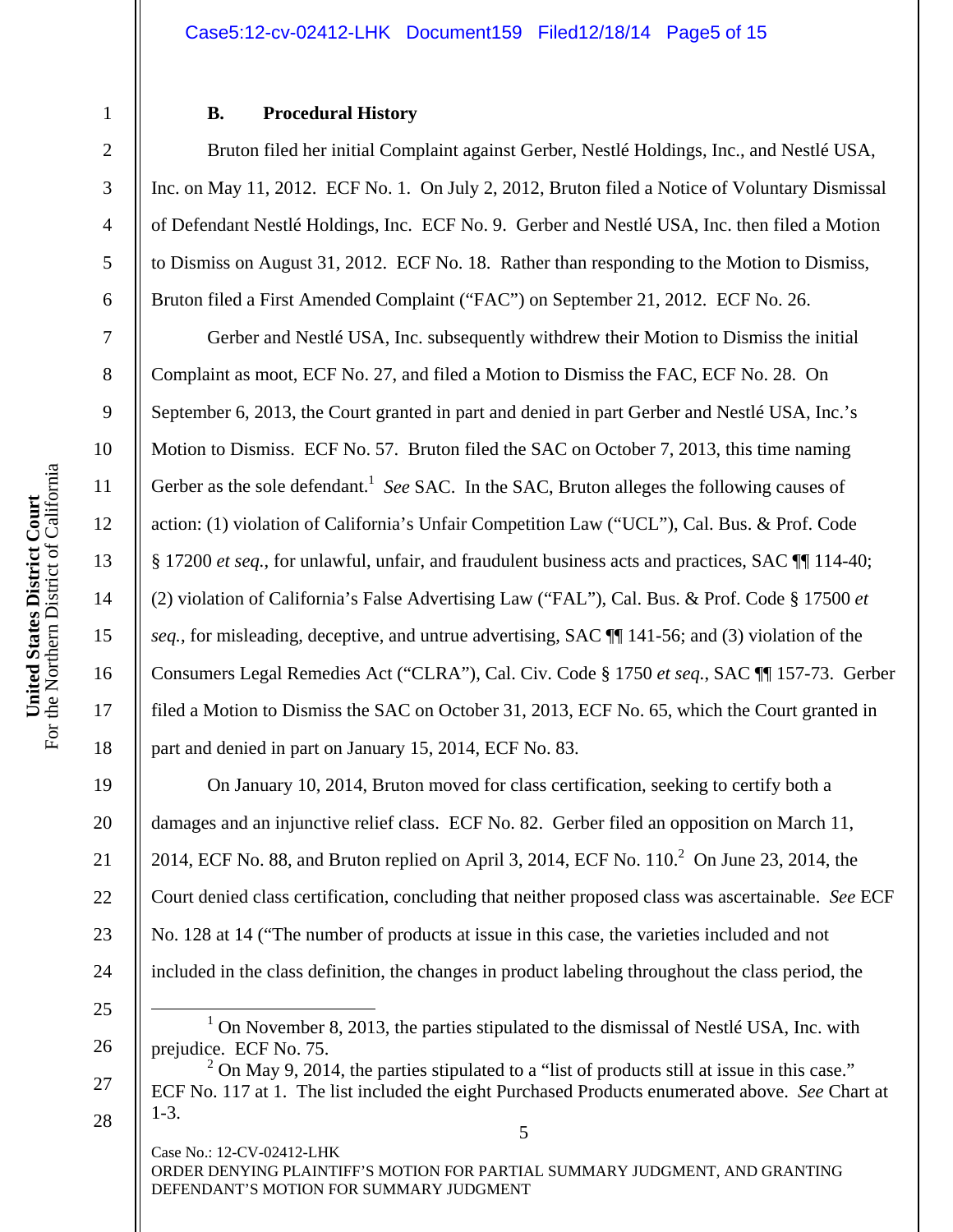#### Case5:12-cv-02412-LHK Document159 Filed12/18/14 Page6 of 15

varied and uncertain length of time it takes for products with new labels to appear on store shelves, and the fact that the same products were sold with and without the challenged label statements simultaneously make Plaintiff's proposed class identification method administratively unfeasible.").

On October 24, 2014, Bruton filed the instant Motion for Partial Summary Judgment, *see*  Bruton MSJ, and Gerber filed the instant Motion for Summary Judgment, *see* Gerber MSJ. The parties filed their respective oppositions on November 14, 2014. ECF No. 147 ("Gerber Opp."); ECF No. 150 ("Bruton Opp."). Gerber replied on November 25, 2014, ECF No. 152 ("Gerber Reply"), and so too did Bruton on November 26, 2014, ECF No. 154 ("Bruton Reply").

# **II. LEGAL STANDARD**

Summary judgment is appropriate if, viewing the evidence and drawing all reasonable inferences in the light most favorable to the nonmoving party, there are no genuine disputes of material fact, and the movant is entitled to judgment as a matter of law. Fed. R. Civ. P. 56(a); *Celotex Corp. v. Catrett*, 477 U.S. 317, 321 (1986). At the summary judgment stage, the Court "does not assess credibility or weigh the evidence, but simply determines whether there is a genuine factual issue for trial." *House v. Bell*, 547 U.S. 518, 559-60 (2006). A fact is "material" if it "might affect the outcome of the suit under the governing law," and a dispute as to a material fact is "genuine" if there is sufficient evidence for a reasonable trier of fact to decide in favor of the nonmoving party. *Anderson v. Liberty Lobby, Inc.*, 477 U.S. 242, 248 (1986).

The moving party bears the initial burden of identifying those portions of the pleadings, discovery, and affidavits that demonstrate the absence of a genuine issue of material fact. *Celotex*, 477 U.S. at 323. Where the moving party will have the burden of proof on an issue at trial, it must affirmatively demonstrate that no reasonable trier of fact could find other than for the moving party. *Id.* at 322-23. But on an issue for which the opposing party will have the burden of proof at trial, the party moving for summary judgment need only point out that "the nonmoving party has failed to make a sufficient showing on an essential element of her case with respect to which she has the burden of proof." *Id.* at 323. Once the moving party meets its initial burden, the

28

Case No.: 12-CV-02412-LHK ORDER DENYING PLAINTIFF'S MOTION FOR PARTIAL SUMMARY JUDGMENT, AND GRANTING DEFENDANT'S MOTION FOR SUMMARY JUDGMENT

6

1

2

3

4

5

6

7

8

9

10

11

12

13

14

15

16

17

18

19

20

21

22

23

24

25

26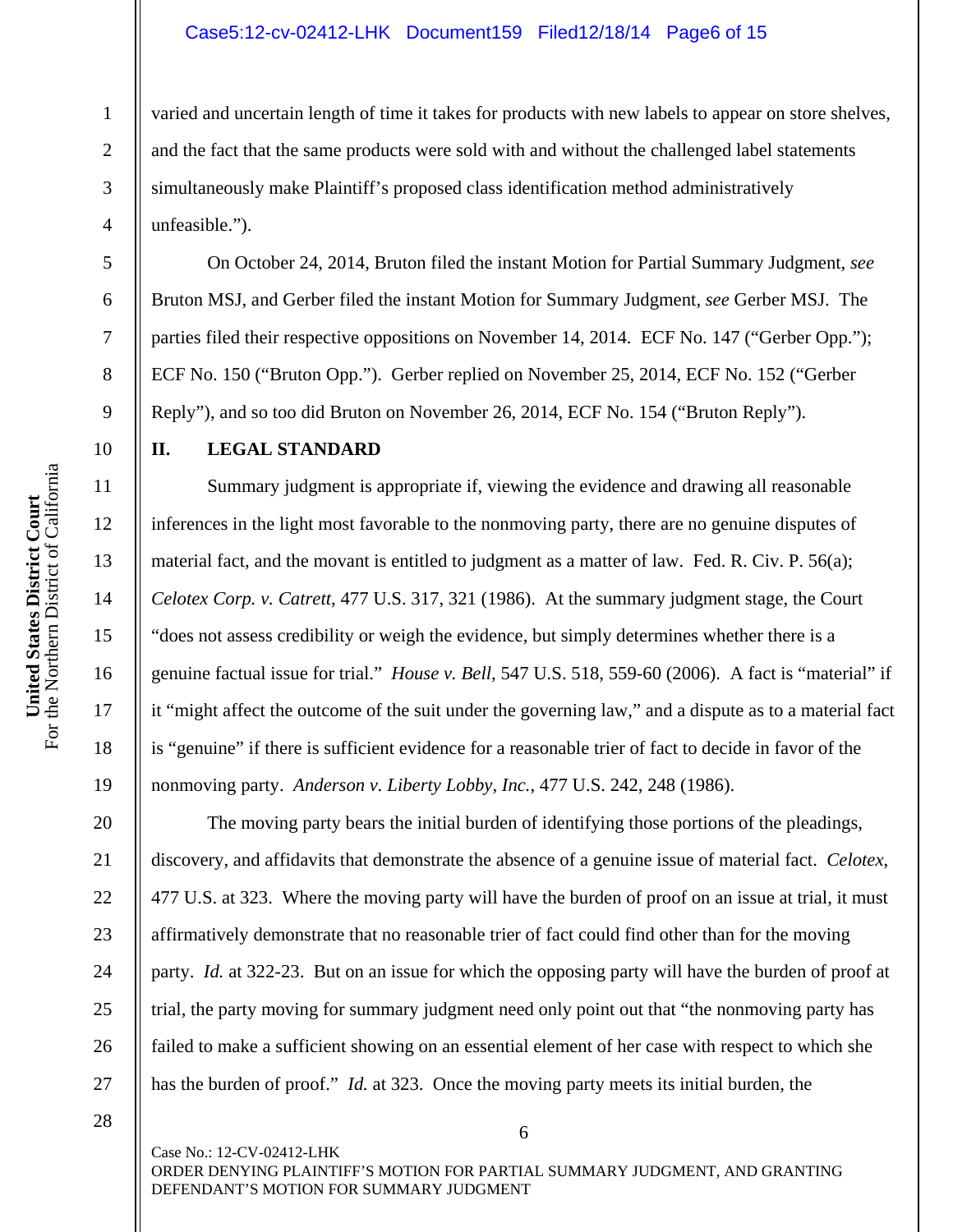#### Case5:12-cv-02412-LHK Document159 Filed12/18/14 Page7 of 15

nonmoving party must set forth, by affidavit or as otherwise provided in Rule 56, "specific facts showing that there is a genuine issue for trial." *Anderson*, 477 U.S. at 250.

If evidence produced by the moving party conflicts with evidence produced by the nonmoving party, a court must assume the truth of the evidence set forth by the nonmoving party with respect to that fact. *See Leslie v. Grupo ICA*, 198 F.3d 1152, 1158 (9th Cir. 1999). "Bald assertions that genuine issues of material fact exist," however, "are insufficient." *See Galen v. Cnty. of L.A.*, 477 F.3d 652, 658 (9th Cir. 2007); *see also United States ex rel. Cafasso v. Gen. Dynamics C4 Sys., Inc.*, 637 F.3d 1047, 1061 (9th Cir. 2011) ("To survive summary judgment, a plaintiff must set forth non-speculative evidence of specific facts, not sweeping conclusory allegations."). "If the evidence is merely colorable, or is not significantly probative, summary judgment may be granted." *Anderson*, 477 U.S. at 249-50 (citations omitted).

When, as here, the parties have filed cross-motions for summary judgment, the Court "review[s] each motion for summary judgment separately, giving the nonmoving party for each motion the benefit of all reasonable inferences." *Ctr. for Bio-Ethical Reform, Inc. v. L.A. Cnty. Sheriff Dep't*, 533 F.3d 780, 786 (9th Cir. 2008). In so doing, the Court "must consider each party's evidence, regardless under which motion the evidence is offered." *Las Vegas Sands, LLC v. Nehme*, 632 F.3d 526, 532 (9th Cir. 2011).

# **III. DISCUSSION**

Gerber advances several bases on which the Court may grant summary judgment in its favor. First, Gerber argues that Bruton lacks Article III and statutory standing to proceed under the UCL, FAL, and CLRA because there is no evidence that Bruton actually bought any of the Purchased Products or, if Bruton did, that she suffered any injury as a result of the label statements. Gerber MSJ at 7-14. Second, even if Bruton could establish standing, Gerber asserts that there is no evidence Bruton is entitled to any remedy under the UCL, FAL, and CLRA. *Id.* at 14-20. As to restitution or damages, Gerber says that there is no evidence quantifying any alleged price premium paid by Bruton as a result of Gerber's label statements. *Id.* at 15-17. Nor is there any evidence, Gerber contends, that Bruton is entitled to injunctive relief. *Id.* at 17-20. Lastly, Gerber

Case No.: 12-CV-02412-LHK ORDER DENYING PLAINTIFF'S MOTION FOR PARTIAL SUMMARY JUDGMENT, AND GRANTING DEFENDANT'S MOTION FOR SUMMARY JUDGMENT

7

1

2

3

4

5

6

7

8

9

10

11

12

13

14

15

16

17

18

19

20

21

22

23

24

25

26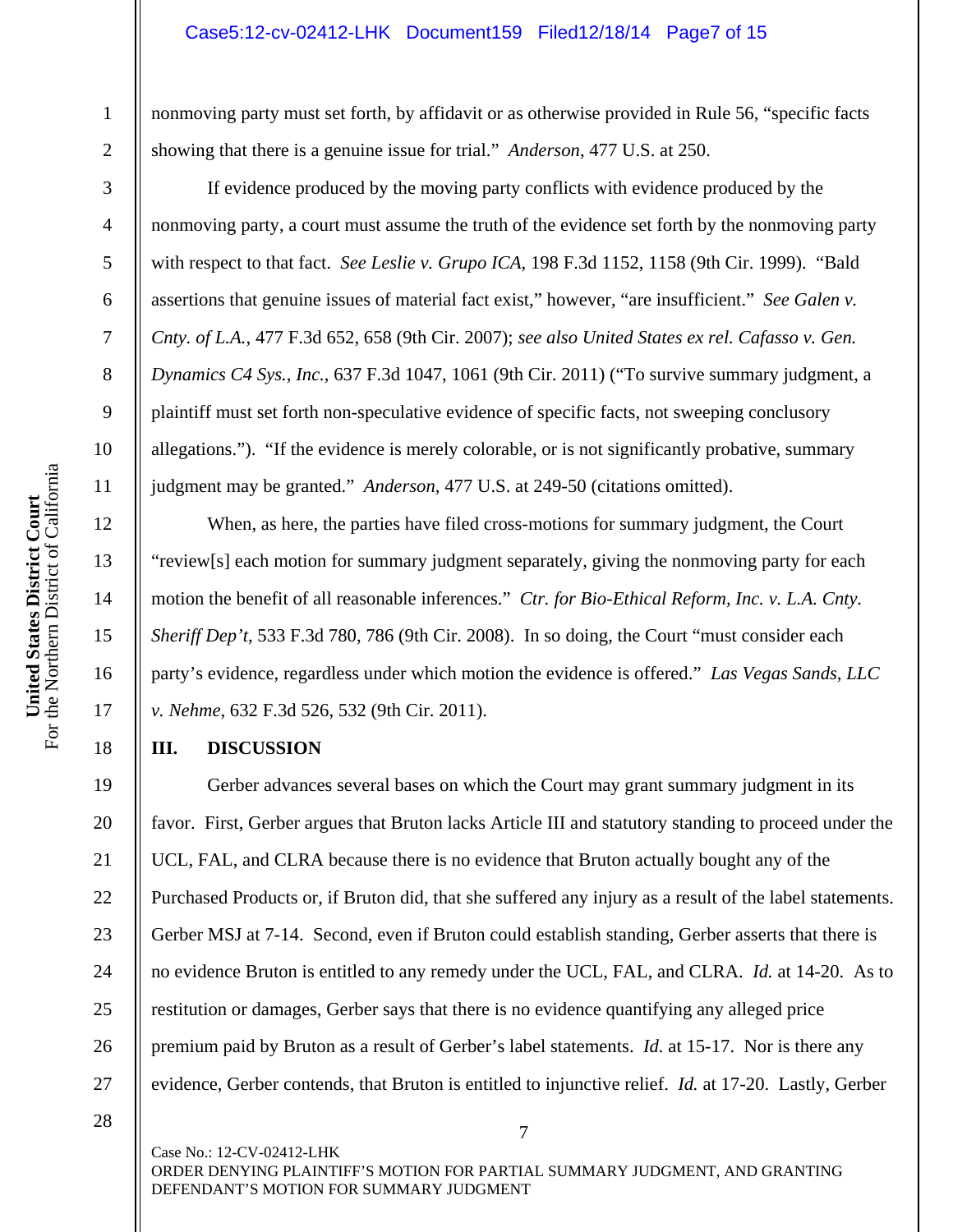#### Case5:12-cv-02412-LHK Document159 Filed12/18/14 Page8 of 15

argues that Bruton's UCL, FAL, and CLRA claims fail as a matter of law because there is insufficient evidence that reasonable consumers likely would have been misled by Gerber's label statements. *Id.* at 20-22. Bruton, for her part, asserts that partial summary judgment is appropriate as to her UCL "unlawful" claim because there is no genuine dispute that Gerber's nutrient content claims violate 21 C.F.R. § 101.13(b)(3), which generally prohibits nutrient content claims on food products intended for children ages two and younger, and the Sherman Law. Bruton MSJ at 7-10.

For the reasons stated below, the Court concludes there is insufficient evidence that the nutrient content and sugar-related claims on the challenged Gerber products were likely to mislead reasonable consumers and that the label statements were therefore unlawful on that basis. Because Gerber has shown an absence of a genuine dispute of material fact on these points, the Court GRANTS Gerber's Motion for Summary Judgment. The Court need not address the other bases Gerber advances in its summary judgment motion or Bruton's counterarguments thereto. The Court necessarily DENIES Bruton's Motion for Partial Summary Judgment.

### **A. Statutory Framework**

Federal law gives the FDA "the responsibility to protect the public health by ensuring that 'foods are safe, wholesome, sanitary, and properly labeled.'" *Lockwood v. Conagra Foods, Inc.*, 597 F. Supp. 2d 1028, 1030 (N.D. Cal. 2009) (quoting 21 C.F.R. § 393(b)(2)(A)). Under the FDCA, food is "misbranded" if its labeling is "false or misleading in any particular." 21 U.S.C. § 343(a)(1). As relevant here, federal regulations generally prohibit nutrient content claims on food products intended for children ages two and younger. *See* 21 C.F.R. § 101.13(b)(3) ("Except for claims regarding [certain] vitamins and minerals . . . no nutrient content claims may be made on food intended specifically for use by infants and children less than 2 years of age unless the claim is specifically provided for" by particular regulations). In addition, federal regulations generally require that sugar-related claims on food products be accompanied by a disclosure statement warning of the products' high caloric content. *See* 21 C.F.R. § 101.60(c)(2).

California, through the Sherman Law, has expressly adopted the federal labeling requirements as its own. According to that statute, "All food labeling regulations and any

28

Case No.: 12-CV-02412-LHK ORDER DENYING PLAINTIFF'S MOTION FOR PARTIAL SUMMARY JUDGMENT, AND GRANTING DEFENDANT'S MOTION FOR SUMMARY JUDGMENT

8

1

2

3

4

5

6

7

8

9

10

11

12

13

14

15

16

17

18

19

20

21

22

23

24

25

26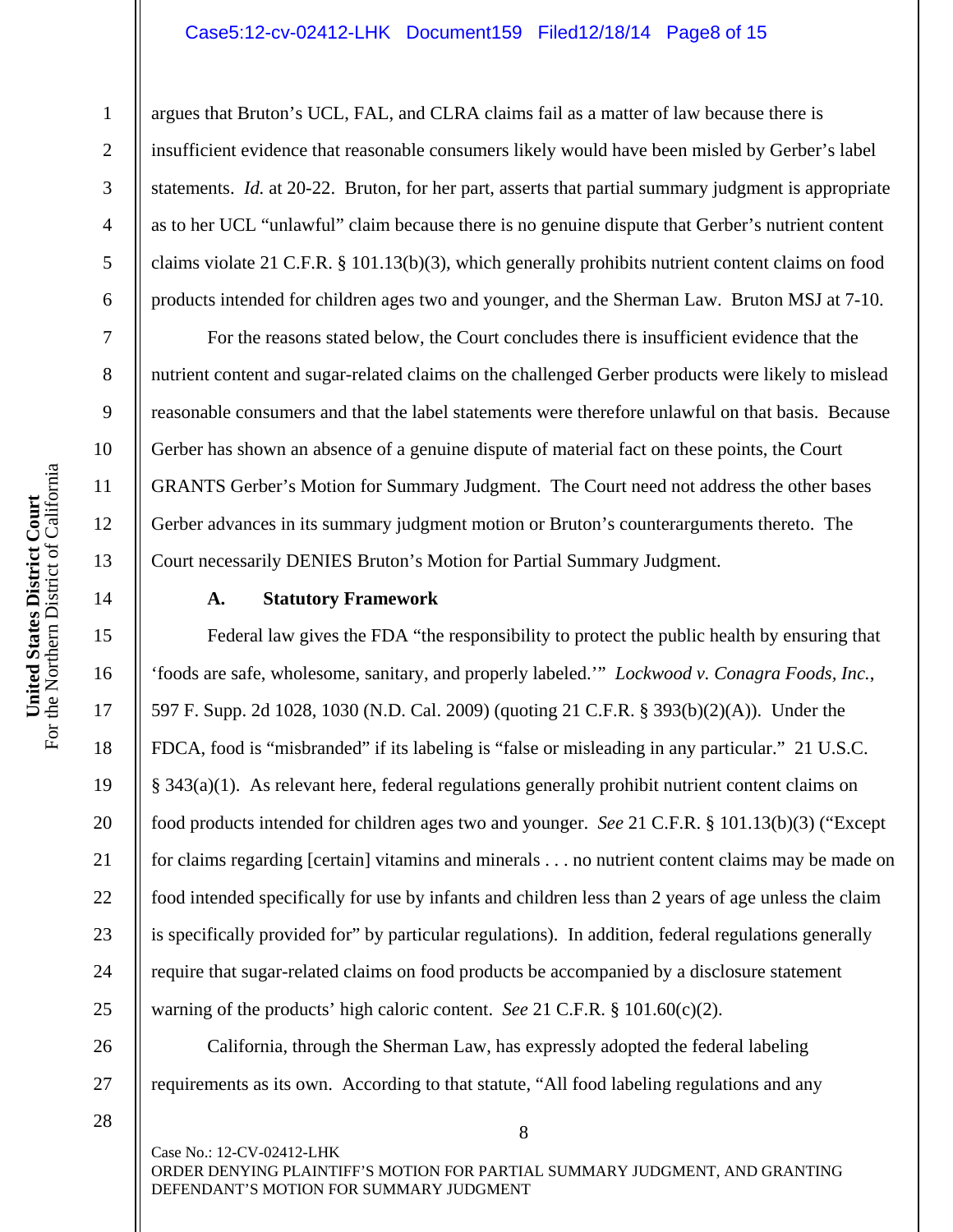### Case5:12-cv-02412-LHK Document159 Filed12/18/14 Page9 of 15

amendments to those regulations adopted pursuant to the federal act . . . shall be the food regulations of [California]." Cal. Health & Safety Code § 110100(a). California has also enacted a number of laws and regulations that adopt and incorporate specific federal food laws and regulations. *See, e.g.*, *id.* § 110660 ("Any food is misbranded if its labeling is false or misleading in any particular."); *id.* § 110670 ("Any food is misbranded if its labeling does not conform with the requirements for nutrient content or health claims as set forth in" 21 U.S.C. § 343(r)).

Against that statutory backdrop, Bruton's lawsuit purports to have "two distinct facets." SAC  $\P$  7. In particular, Bruton argues that Gerber has violated the UCL, FAL, and CLRA because the nutrient content and sugar-related claims on the challenged Gerber products are (1) misbranded and (2) misleading. *Id.* ¶¶ 7-19. Misbranding, says Bruton, is actionable on its own "without any allegations of deception." *Id.* ¶ 11. The Court first addresses the question of deception.

# **B. Whether Gerber's Labels Are Deceptive**

Bruton's UCL, FAL, and CLRA claims are governed by the "reasonable consumer standard," which requires evidence that "members of the public are likely to be deceived." *Williams v. Gerber Prods. Co.*, 552 F.3d 934, 938 (9th Cir. 2008) (internal quotation marks omitted). To survive summary judgment, Bruton "must produce evidence showing 'a likelihood of confounding an appreciable number of reasonably prudent purchasers exercising ordinary care.'" *Clemens v. DaimlerChrysler Corp.*, 534 F.3d 1017, 1026 (9th Cir. 2008) (quoting *Brockey v. Moore*, 107 Cal. App. 4th 86, 99 (2003)). Put another way, Bruton must show "it is probable that a significant portion of the general consuming public or of targeted consumers, acting reasonably in the circumstances, could be misled." *Lavie v. Procter & Gamble Co.*, 105 Cal. App. 4th 496, 507 (2003). Although surveys and expert testimony regarding consumer expectations are not required, "a few isolated examples of actual deception are insufficient" in the Ninth Circuit. *Clemens*, 534 F.3d at 1026 (internal quotation marks omitted). Whether a business practice is deceptive is typically, but not always, a question of fact for the jury to decide. *See Williams*, 552 F.3d at 938.

Bruton's evidence is insufficient to create a genuine dispute of material fact. In her Opposition, Bruton asserts that "both sides have presented evidence as to whether Gerber's

28

Case No.: 12-CV-02412-LHK ORDER DENYING PLAINTIFF'S MOTION FOR PARTIAL SUMMARY JUDGMENT, AND GRANTING DEFENDANT'S MOTION FOR SUMMARY JUDGMENT

9

1

2

3

4

5

6

7

8

9

10

11

12

13

14

15

16

17

18

19

20

21

22

23

24

25

26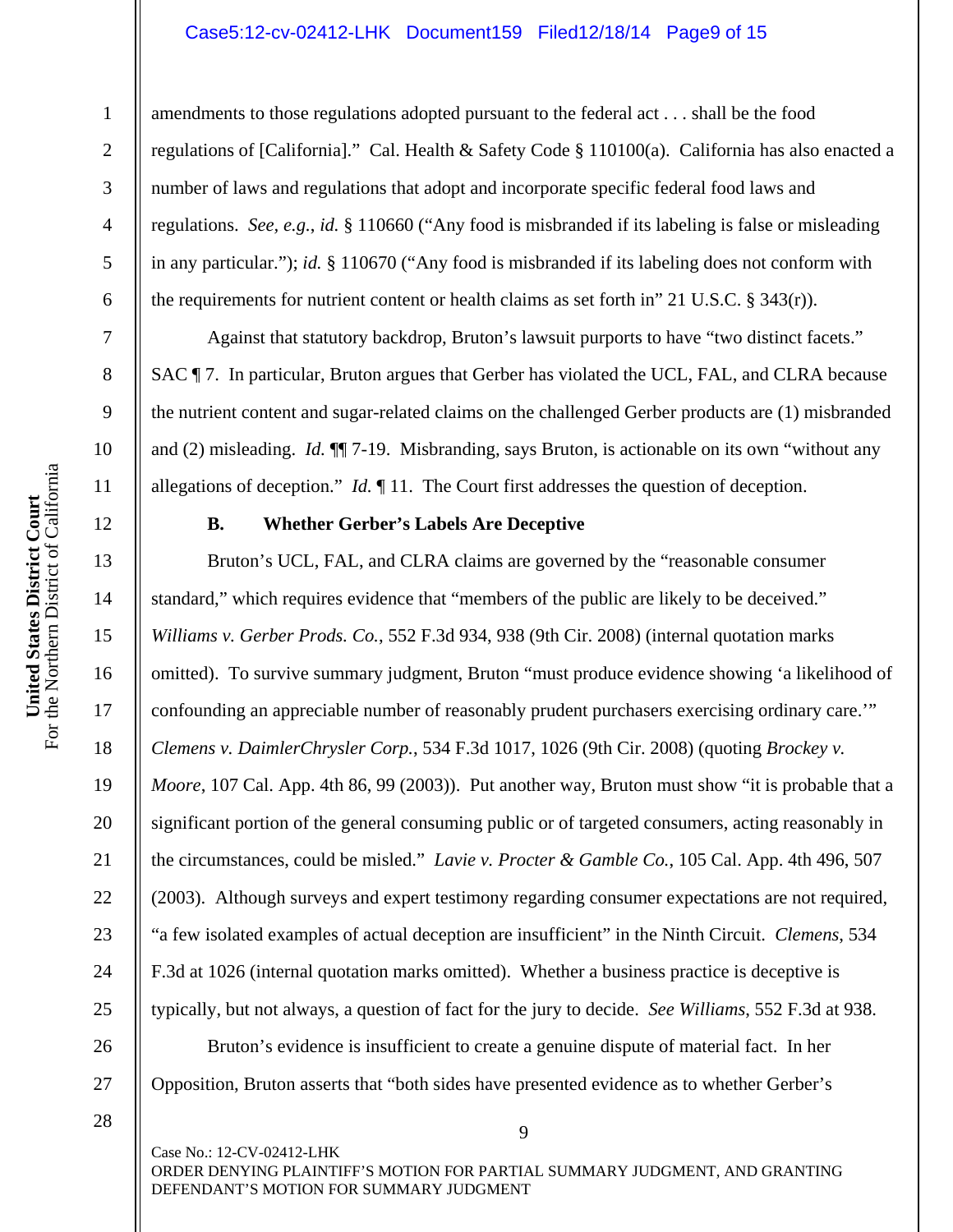# Case5:12-cv-02412-LHK Document159 Filed12/18/14 Page10 of 15

labeling was misleading to a reasonable consumer." Bruton Opp. at 22. In support of this assertion, Bruton cites her deposition testimony but omits any pincite. *See id.* Tellingly, the only portion of Bruton's deposition that she quotes does not even suggest that she thought Gerber's label statements were untrue. *Cf.* Deposition of Natalia Bruton, ECF No. 151-1, at 65 ("I'm not sure whether [Gerber's label statements] are true or not."). Rather, Bruton says she found Gerber's labels "misleading" because they "make you believe that their product, like I said, has something that Beech-Nut's doesn't have," referring to a Gerber competitor. *Id.* at 64. Specifically, Bruton continued, Gerber's labels "make[] you think that it has a higher vitamin content, no added sugar, you know, just things on there that . . . Beech-Nut doesn't say." *Id.* at 65. Although couched in language of misrepresentation, this testimony suggests only that Bruton relied on Gerber's label statements in making her purchasing decision vis-à-vis Beech-Nut.

Even assuming that Bruton's testimony amounts to evidence of actionable deception, binding Ninth Circuit precedent requires the Court to conclude that Bruton's own testimony, without more, is not enough to survive summary judgment. As the Ninth Circuit explained in *Clemens*, "a few isolated examples of actual deception are insufficient" to survive summary judgment. 534 F.3d at 1026 (internal quotation marks omitted); *see also Ries v. Ariz. Beverages USA LLC*, No. 10-01139 RS, 2013 WL 1287416, at \*6-7 (N.D. Cal. Mar. 28, 2013) (granting summary judgment where defendants' owner testified that some consumers of AriZona Iced Tea "were confused by the term a hundred percent natural" because such testimony, without more, "does not demonstrate that it is probable that a significant portion of the consuming public could be confused by the 'all natural' labeling of defendants' products").

The additional "evidence" offered by Bruton falls short. Without citation, Bruton claims that "FDA's regulations and its subsequent warning letters are evidence of how reasonable consumers would view the labels here." Bruton Opp. at 22. These vague references are insufficient. *See Clemens*, 534 F.3d at 1026 (affirming a grant of summary judgment on fraudbased UCL claim where "[a]side from his bare allegations, Clemens has produced no evidence to suggest that a reasonable consumer would have expected or assumed any particular head gasket

28

Case No.: 12-CV-02412-LHK ORDER DENYING PLAINTIFF'S MOTION FOR PARTIAL SUMMARY JUDGMENT, AND GRANTING DEFENDANT'S MOTION FOR SUMMARY JUDGMENT

10

1

2

3

4

5

6

7

8

9

10

11

12

13

14

15

16

17

18

19

20

21

22

23

24

25

26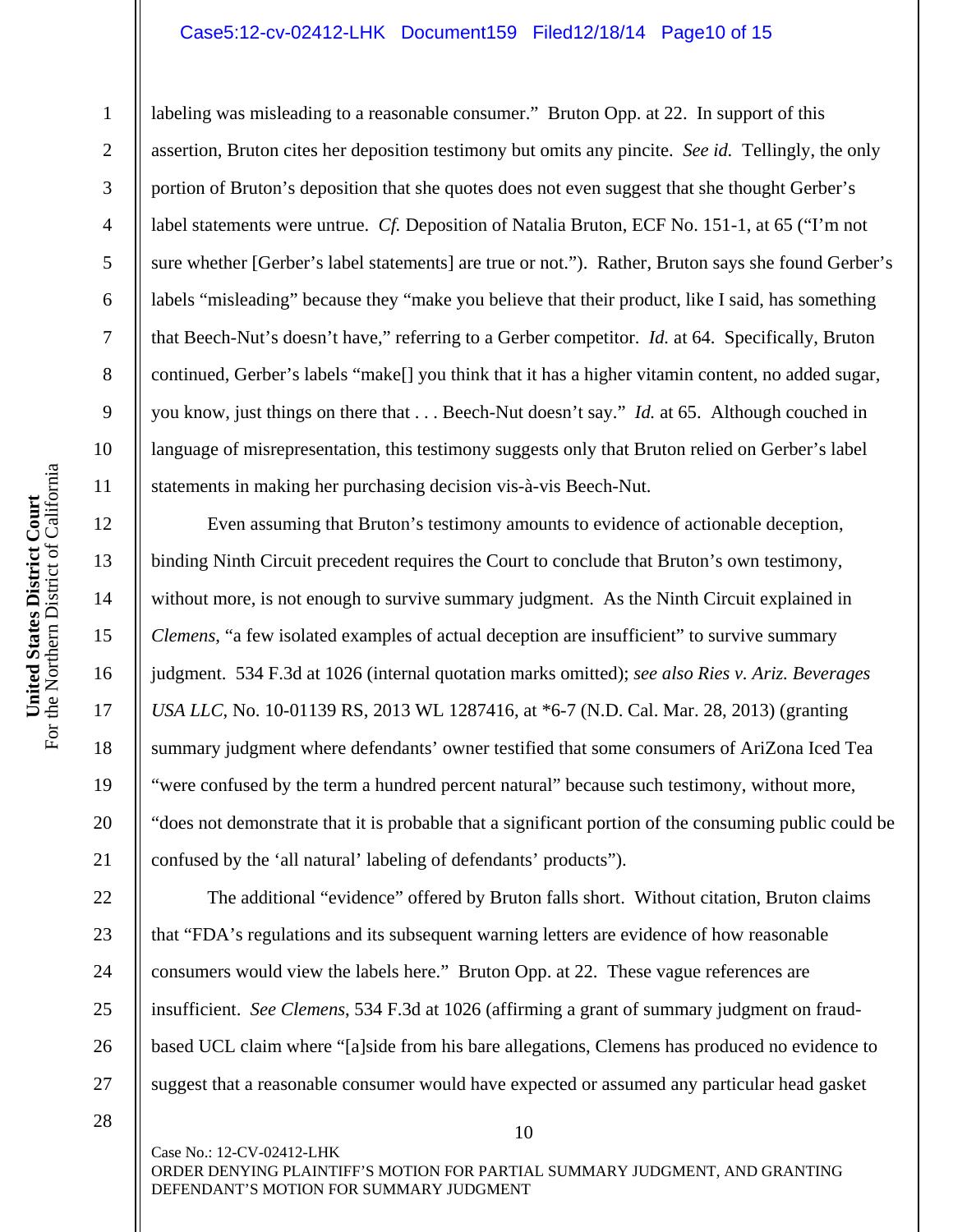#### Case5:12-cv-02412-LHK Document159 Filed12/18/14 Page11 of 15

lifespan in excess of the warranty period"). Bruton's failure to offer any evidence is not for want of opportunity. Indeed, Bruton does not refute Gerber's contention that "since the Court denied Plaintiff's motion for class certification"—which occurred in June 2014, two months before the close of fact discovery and three months before the close of expert discovery—Bruton "has conducted no further discovery." Gerber MSJ at 1. Furthermore, Bruton points to nothing in her experts' declarations or testimony that evidences a likelihood of deception. In fact, Dr. Edward Scarbrough, one of Bruton's experts, testified that many of Gerber's label statements are not misleading. *See* Deposition of Edward Scarbrough, ECF No. 146-13, at 55-56 (finding "nothing" misleading about the label statements on Gerber Nature Select 2nd Foods Vegetables—Carrots ("Gerber Carrots")); *id.* at 79-81 (testifying that the "excellent source of vitamin A" and "excellent source of vitamin C" label statements on Gerber Carrots are "truthful" and "not misleading"); *id.* at 87 (affirming that the "no added sugar" label statement on Gerber Nature Select 2nd Foods Fruit— Apples and Cherries is "truthful" and "not misleading"). The Court has no duty to scavenge for a genuine dispute. *See Bias v. Moynihan*, 508 F.3d 1212, 1219 (9th Cir. 2007) ("A district court does not have a duty to search for evidence that would create a factual dispute.").

Bruton's citation to *Ogden v. Bumble Bee Foods, LLC*, No. 5:12-CV-01828-LHK, 2014 WL 27527 (N.D. Cal. Jan. 2, 2014), is unpersuasive. In that case, the Court expressly declined to "consider Bumble Bee's passing reference to the reasonable consumer test" because "Bumble Bee has not moved for summary judgment on the ground that Ogden cannot meet the substantive elements of a UCL, FAL, or CLRA claim." *Id.* at \*9 n.9. Any further discussion by the Court concerning the likelihood of deception in that case was therefore dicta. *Id.* Bruton's reference to *Rubio v. Capital One Bank*, 613 F.3d 1195 (9th Cir. 2010), fares no better. In *Rubio*, the Ninth Circuit found that "evidence on how a reasonable consumer will understand the term 'fixed rate' is available from the Federal Reserve Board of Governors," and such evidence was sufficient to survive a motion to dismiss. *Id.* at 1200. Unlike here, the evidence in *Rubio* was based on "consumer testing" conducted by an independent "research firm." *Id.* That testing included "several rounds of interviews" with credit cardholding consumers. *Id.* at 1200-01; *see also* Truth

Case No.: 12-CV-02412-LHK ORDER DENYING PLAINTIFF'S MOTION FOR PARTIAL SUMMARY JUDGMENT, AND GRANTING DEFENDANT'S MOTION FOR SUMMARY JUDGMENT

11

1

2

3

4

5

6

7

8

9

10

11

12

13

14

15

16

17

18

19

20

21

22

23

24

25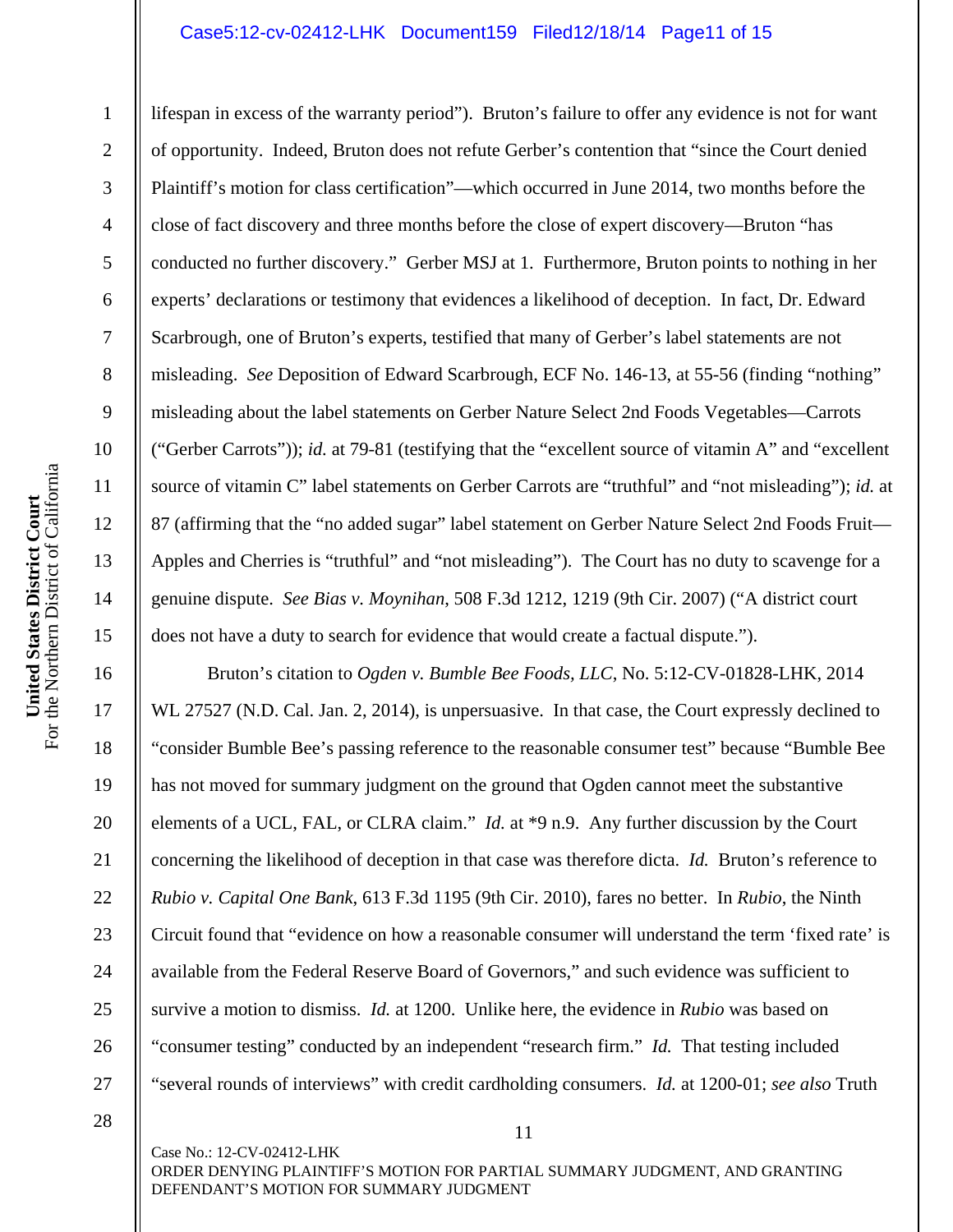in Lending, 74 Fed. Reg. 5244, 5246-48 (Jan. 29, 2009) (describing the consumer testing that was conducted in *Rubio*, including "a survey to conduct quantitative testing").

In the instant case, by contrast, the best Bruton can muster is that "consumer surveys are not required" under California law. Bruton Opp. at 23 (capitalization altered). True enough. *See Brockey*, 107 Cal. App. 4th at 99. Consistent with California law, the Court today does not require consumer surveys. Bruton, however, still must provide evidence "that a significant portion of the general consuming public or of targeted consumers, acting reasonably in the circumstances, could be misled" by Gerber's nutrient content and sugar-related claims. *Lavie*, 105 Cal. App. 4th at 507. Bruton has not done so. Though given the opportunity to offer evidence, Bruton and her experts declined. As binding Ninth Circuit precedent makes clear, "a few isolated examples of actual deception are insufficient" to survive summary judgment. *Clemens*, 534 F.3d at 1026. Where, as here, a plaintiff offers one isolated example of deception—i.e., Bruton's—summary judgment must be granted. *See Ries*, 2013 WL 1287416, at \*6-7 (granting summary judgment where plaintiffs failed to offer "extrinsic evidence that a significant portion of the consuming public would be confused by" AriZona Iced Tea's "all natural" label statements); *Martinez v. Welk Grp., Inc.*, 907 F. Supp. 2d 1123, 1141 (S.D. Cal. 2012) (granting summary judgment where, "aside from Plaintiff's bare allegations," there was "no evidence to suggest that a reasonable consumer would have expected or assumed that the entire [San Diego] Resort was, and has always been, free of any mold, mildew, or water intrusion"); *cf. Brockey*, 107 Cal. App. 4th at 99-100 (finding that "the trier of fact could conclude [defendant's] activities were likely to mislead consumers" where the evidence included expert testimony and showed that "a number of consumers were actually deceived").

For these reasons, the Court GRANTS Gerber's Motion for Summary Judgment to the extent Bruton's causes of action are based on Gerber's nutrient content and sugar-related claims misleading reasonable consumers.

12 Case No.: 12-CV-02412-LHK ORDER DENYING PLAINTIFF'S MOTION FOR PARTIAL SUMMARY JUDGMENT, AND GRANTING DEFENDANT'S MOTION FOR SUMMARY JUDGMENT

1

2

3

4

5

6

7

8

9

10

11

12

13

14

15

16

17

18

19

20

21

22

23

24

25

26 27 28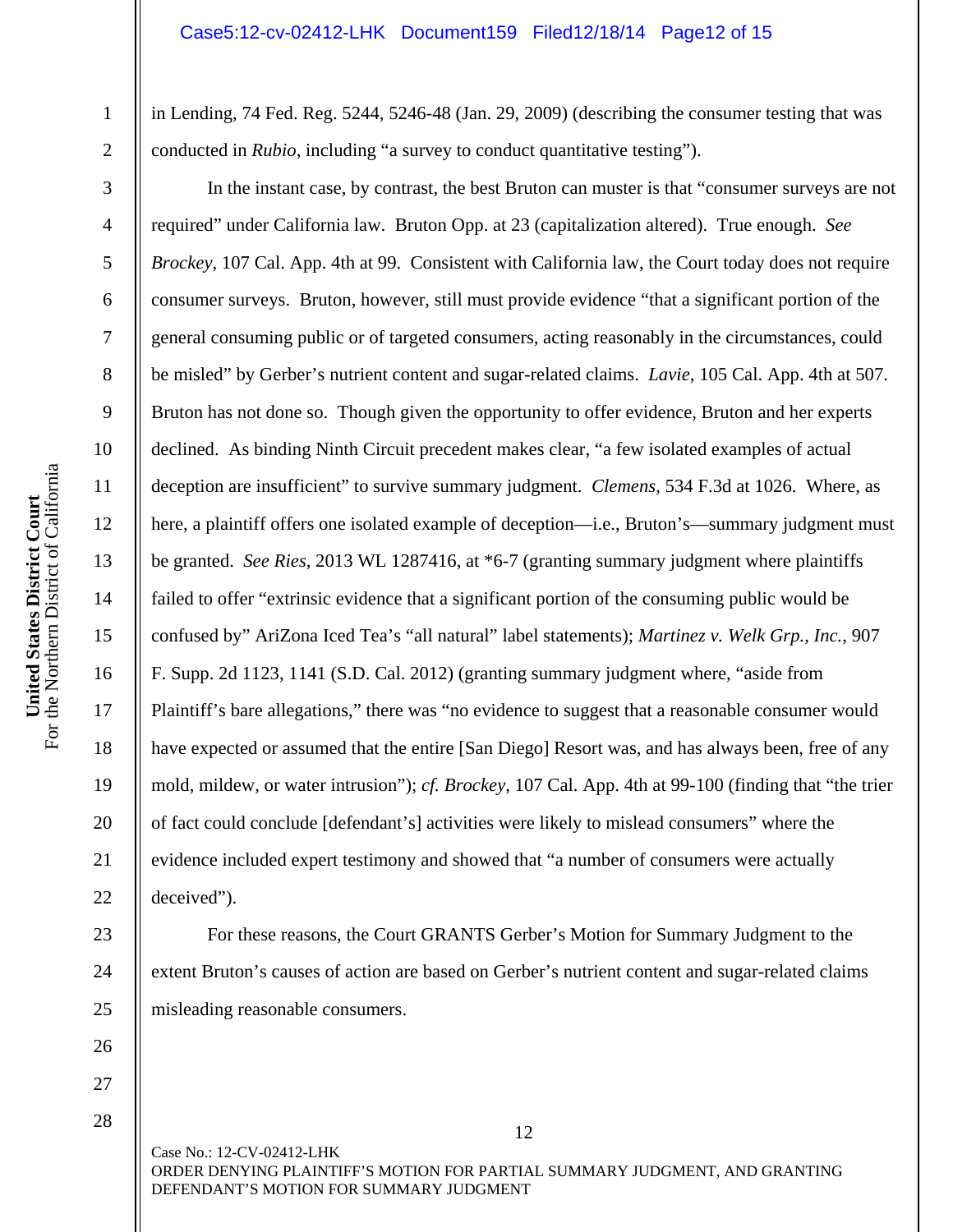1

2

3

4

5

6

7

8

9

10

11

12

13

14

15

16

17

18

19

20

21

22

23

24

25

26

27

28

# **C. Whether Gerber's Labels Are Unlawfully Misbranded**

Bruton also alleges that Gerber's sale of products containing the nutrient content and sugarrelated claims is "unlawful" for purposes of the UCL because those products are "misbranded." SAC ¶ 7-15, 114-24. "By proscribing any unlawful business practice, the UCL borrows violations of other laws and treats them as unlawful practices that the unfair competition law makes independently actionable." *Alvarez v. Chevron Corp.*, 656 F.3d 925, 933 n.8 (9th Cir. 2011) (alteration and internal quotation marks omitted). "Virtually any law—federal, state or local—can serve as a predicate for an action under [the UCL]." *Smith v. State Farm Mut. Auto. Ins. Co.*, 93 Cal. App. 4th 700, 718 (2001). "If a plaintiff cannot state a claim under the predicate law, however, [the UCL] claim also fails." *Stokes v. CitiMortgage, Inc.*, No. CV 14-00278 BRO SHX, 2014 WL 4359193, at \*11 (C.D. Cal. Sept. 3, 2014) (internal quotation marks omitted).

In her SAC, Bruton attempts to bifurcate her lawsuit into two "facets": misbranding and deception. SAC ¶ 7. According to Bruton, all she "needs to show is that she bought an unlawful product and was injured as a result." *Id.* ¶ 11. A misbranding claim, Bruton alleges, "does not sound in fraud." *Id.*

While this may be true for some misbranding claims, such is not the case here. The very next paragraph in Bruton's SAC illustrates why her particular "misbranding" claims do in fact sound in fraud: "nutrient content claims that may be helpful in making healthy choices with respect to products intended to be consumed by adults *could in fact be misleading* and harmful with respect to products intended to be consumed by infants and children under two years of age." SAC ¶ 12 (emphasis added). As Bruton explains further, "Nutrient content claims on products intended to be consumed by children under two are barred because the nutritional needs of children are very different from those of adults, and thus such nutritional claims on infant and toddler food *can be highly misleading*." *Id.* ¶ 60 (emphasis added); *accord* Bruton MSJ at 5. In Bruton's own words, "FDA regulates nutrient content claims" precisely because "nutritional claims on infant and toddler food *can be highly misleading*." Bruton MSJ at 9 (emphasis added).<sup>3</sup> The injury, then, caused by

13  $\frac{1}{3}$  $3$  The preceding examples all involve Bruton's misbranding allegations under 21 C.F.R. § 101.13(b)(3) concerning Gerber's nutrient content claims, but the same is true with respect to

Case No.: 12-CV-02412-LHK ORDER DENYING PLAINTIFF'S MOTION FOR PARTIAL SUMMARY JUDGMENT, AND GRANTING DEFENDANT'S MOTION FOR SUMMARY JUDGMENT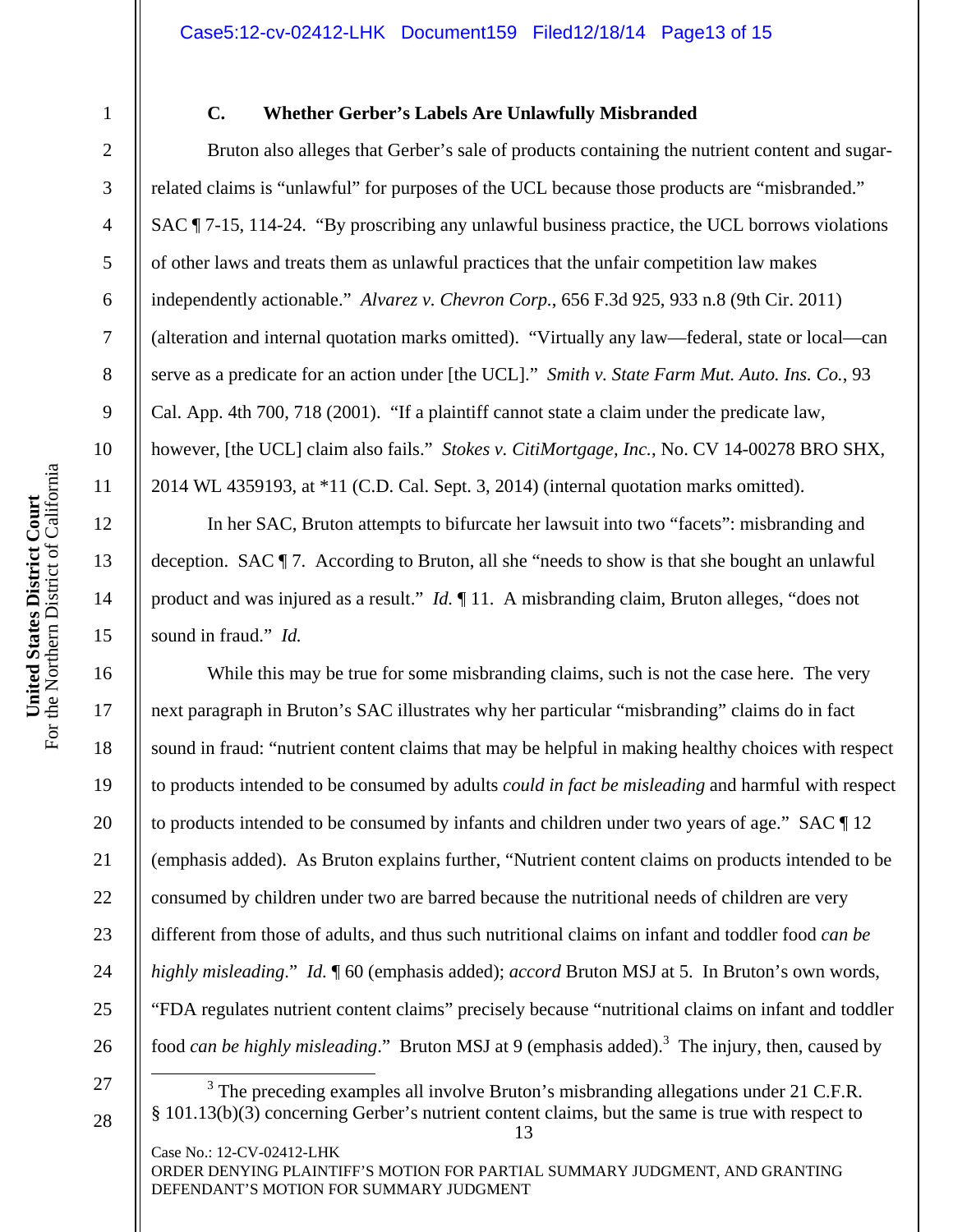# Case5:12-cv-02412-LHK Document159 Filed12/18/14 Page14 of 15

Gerber's alleged misbranding is the same as the injury caused by Gerber's alleged deception: consumers "paid a premium price" they otherwise would not have paid absent the label statements. SAC ¶ 121 (describing the injury Bruton suffered for purposes of her UCL unlawful claim).

Under these circumstances, the Court finds that Bruton's UCL unlawful claims sound in fraud and thus are subject to the reasonable consumer test. *See Harmon v. Hilton Grp., PLC*, 554 F. App'x 634, 635 (9th Cir. 2014) ("UCL claims are governed by the 'reasonable consumer standard,' which requires evidence that 'members of the public are likely to be deceived.'" (quoting *Williams*, 523 F.3d at 938)); *see also Kane v. Chobani, Inc.*, No. 12-CV-02425-LHK, 2013 WL 5289253, at \*6 (N.D. Cal. Sept. 19, 2013) (finding "the gravamen of Plaintiffs' claims under the UCL's unlawful, unfair, and fraud prongs is that Defendant's labeling was deceptive" and thus "was likely to deceive reasonable consumers"); *cf. Wilson v. Frito-Lay N. Am., Inc.*, No. 12-1586 SC, 2013 WL 1320468, at \*5 (N.D. Cal. Apr. 1, 2013) ("[T]he rule is that plaintiffs need not satisfy Rule 9(b) as to the UCL's unlawful prong when the basis of their claim does not sound in fraud. However, when it does, and especially when a plaintiff alleges a unified course of fraudulent conduct that forms the basis of their UCL claims, plaintiffs must plead the UCL claims with specificity." (citing *Vess v. Ciba-Geigy Corp.*, 317 F.3d 1097, 1105-06 (9th Cir. 2003))); *Durell v. Sharp Healthcare*, 183 Cal. App. 4th 1350, 1355 (2010) (extending the "actual reliance" requirement for statutory standing to UCL unlawful claims where the "predicate unlawful conduct is based on misrepresentations"). Because the Court has found no genuine dispute as to whether Gerber's label statements were misleading to reasonable consumers, *see supra* Part III.B, the Court necessarily must find no genuine dispute as to whether California law was violated on that very

14 Bruton's misbranding allegations under 21 C.F.R. § 101.60(c)(2) concerning Gerber's sugarrelated claims. *See* SAC ¶ 76 ("Because consumers may reasonably be expected to regard terms that represent that the food contains 'no added sugar' or sweeteners as indicating a product which is low in calories or significantly reduced in calories, *consumers are misled* when foods that are not low-calorie as a matter of law are falsely represented, through the unlawful use of phrases like 'no added sugar' that they are not allowed to bear due to their high calorific levels and absence of mandated disclaimer or disclosure statements." (emphasis added)); *id.* ¶ 77 ("Defendant's 'no added sugar' claims at issue in this Complaint *are misleading* and in violation of 21 C.F.R.  $§ 101.60(c)(2)$  and California law, and the products at issue are misbranded as a matter of law." (emphasis added)).

Case No.: 12-CV-02412-LHK ORDER DENYING PLAINTIFF'S MOTION FOR PARTIAL SUMMARY JUDGMENT, AND GRANTING DEFENDANT'S MOTION FOR SUMMARY JUDGMENT

1

2

3

4

5

6

7

8

9

10

11

12

13

14

15

16

17

18

19

20

21

22

 $\overline{a}$ 

23

24

25

26

27